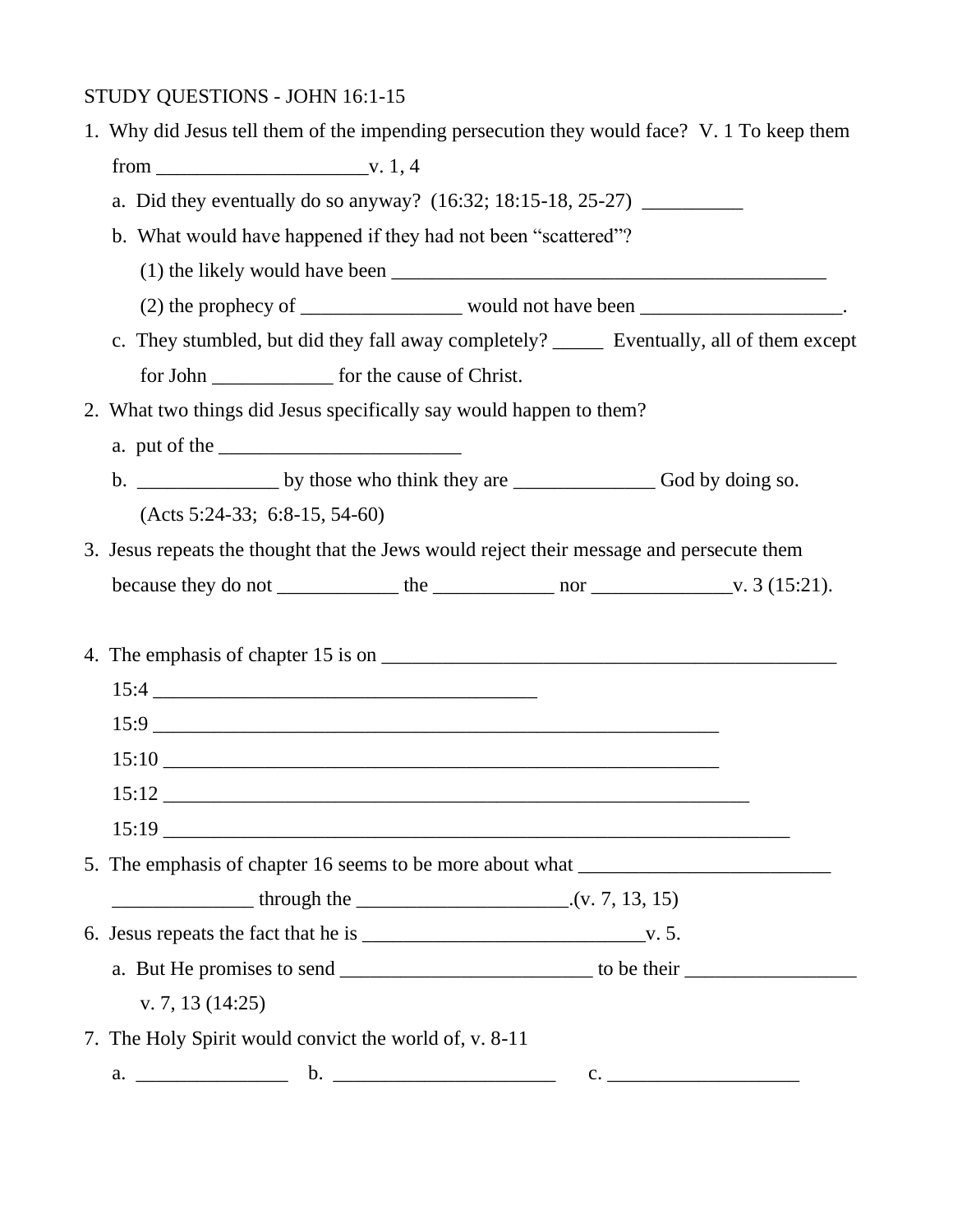| (Acts 2:1-39, esp 1-4, 14, 37-38; Romans 1:16-18; Acts 24:24-25)                                                                                                                                                                                                                                                                            |
|---------------------------------------------------------------------------------------------------------------------------------------------------------------------------------------------------------------------------------------------------------------------------------------------------------------------------------------------|
| 9. When it comes to the apostles, the Holy Spirit would:                                                                                                                                                                                                                                                                                    |
|                                                                                                                                                                                                                                                                                                                                             |
| b. 14:26; 16:13 $\text{G}_{\text{max}}$ 14:26; 16:13 $\text{G}_{\text{max}}$ 14:26; 16:13 $\text{G}_{\text{max}}$ 14:26; 16:13 $\text{G}_{\text{max}}$ 14:26; 16:13 $\text{G}_{\text{max}}$ 14:26; 16:13 $\text{G}_{\text{max}}$ 14:26; 16:13 $\text{G}_{\text{max}}$ 14:26; 16:13 $\text{G}_{\text{max}}$ 14:26; 16:                       |
| c. 16:14 $\text{G}_{\text{max}}$ 6. 16:14 $\text{G}_{\text{max}}$ 6. 16:14 $\text{G}_{\text{max}}$ 6. 16:14 $\text{G}_{\text{max}}$ 6. 16:14 $\text{G}_{\text{max}}$ 6. 16:14 $\text{G}_{\text{max}}$ 6. 16:14 $\text{G}_{\text{max}}$ 6. 16:14 $\text{G}_{\text{max}}$ 6. 16:14 $\text{G}_{\text{max}}$ 6. 16:14 $\text{G}_{\text{max}}$ 6 |
|                                                                                                                                                                                                                                                                                                                                             |
| STUDY QUESTIONS - JOHN 16:16-24                                                                                                                                                                                                                                                                                                             |
| 1. Jesus said that in a little while, you will not __________ Me, then says that they will ______                                                                                                                                                                                                                                           |
| Him, v. 16-17                                                                                                                                                                                                                                                                                                                               |
|                                                                                                                                                                                                                                                                                                                                             |
| (see also $20:14$ )                                                                                                                                                                                                                                                                                                                         |
| b. What is the indication of the second "see"?                                                                                                                                                                                                                                                                                              |
| (see also 20:18, 25, 29)                                                                                                                                                                                                                                                                                                                    |
| 2. What did they do when Jesus said this? V. 17-18                                                                                                                                                                                                                                                                                          |
| 3. Did Jesus know what they were wondering and saying to each other? V. 19                                                                                                                                                                                                                                                                  |
|                                                                                                                                                                                                                                                                                                                                             |
| <u> 1989 - Johann John Stone, markin film yn y brening yn y brening yn y brening yn y brening yn y brening yn y b</u>                                                                                                                                                                                                                       |
| (see Luke 24:13-35)                                                                                                                                                                                                                                                                                                                         |
| c. Note that this complete or full joy 15:11; 17:13) would be in them through the                                                                                                                                                                                                                                                           |
| $\boxed{\phantom{a} \phantom{a} \phantom{a}}$ (Galatians 5:22; Romans 14:17).                                                                                                                                                                                                                                                               |
| 5. Jesus compares this swing in emotions to what? v. 21 _________________________                                                                                                                                                                                                                                                           |